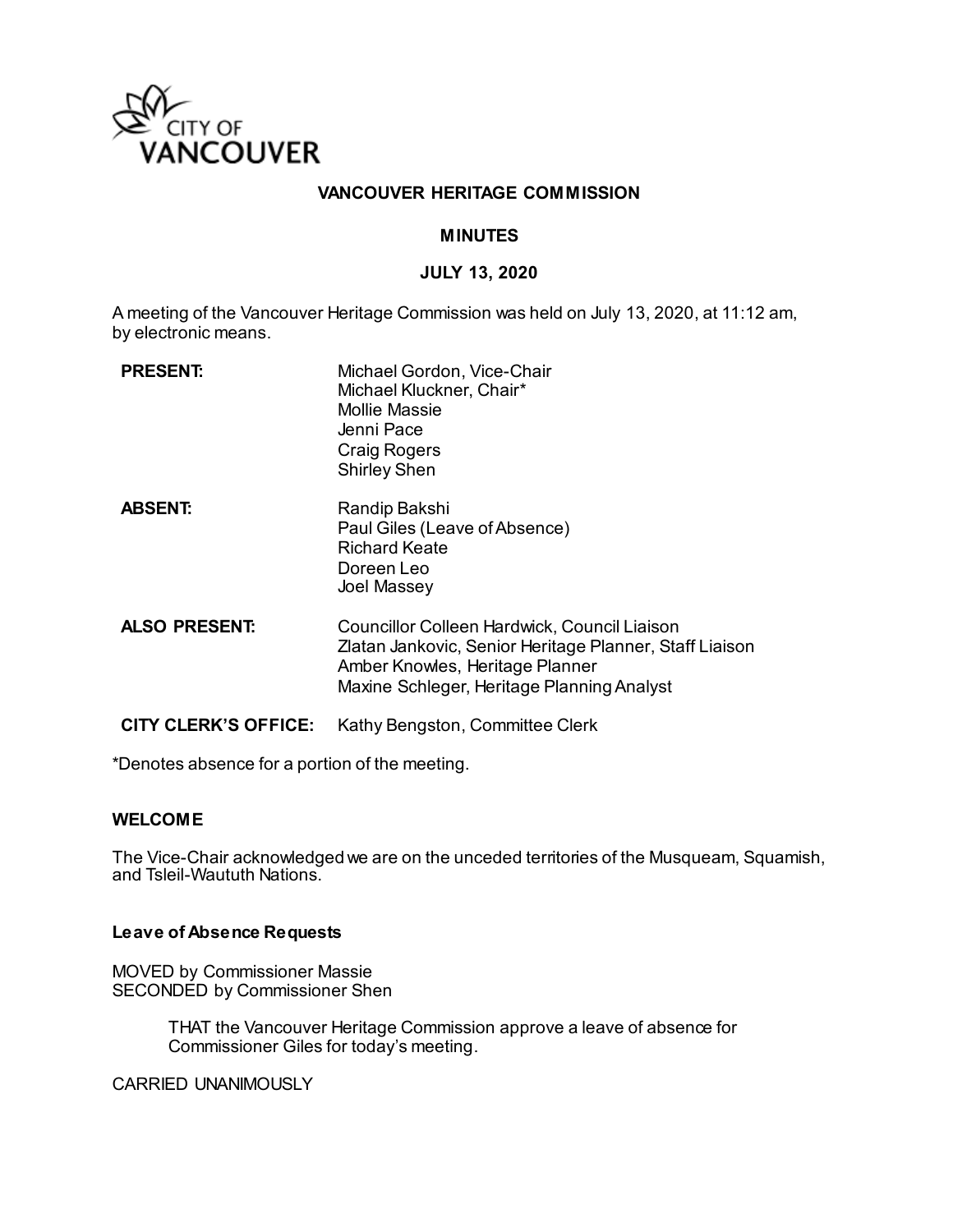# **Approval of Minutes**

MOVED by Commissioner Massie SECONDED by Commissioner Kluckner

> THAT the Vancouver Heritage Commission approve the Minutes from the meeting of February 24, 2020, as circulated.

CARRIED UNANIMOUSLY

#### **1. 748 – 752 E Broadway – Stinson Block VHR "C" DP-2020-00252**

### **Issues:**

- Proposed Conservation Strategy and Plan
- **Applicant:** James Evans, Agent for Owner Ryan Martin, Stuart Howard Architects Stuart Howard, Stuart Howard Architects Donald Luxton, Donald Luxton and Associates
- **Staff:** Amber Knowles, Heritage Planer Miguel Castillo Urena, Development Planner

Staff and the applicant provided an overview of the application and responded to questions.

MOVED by Commissioner Massie SECONDED by Commissioner Rogers

# **WHEREAS**

- 1. The Stinson Block at 748 752 East Broadway has a "C" evaluation on the Vancouver Heritage Register;
- 2. With the exception of the street-facing façade, the building was badly damaged in a fire;
- 3. The development proposal seeks to retain and restore this façade, including the missing principal cornice and the wooden storefront assembly, as part of a new mixed-use development that will maintain historic integrity on the south side of the 700-block of East Broadway;
- 4. The proposed 4-storey infill building will continue retail use at grade and provide accommodation on levels 2 to 4.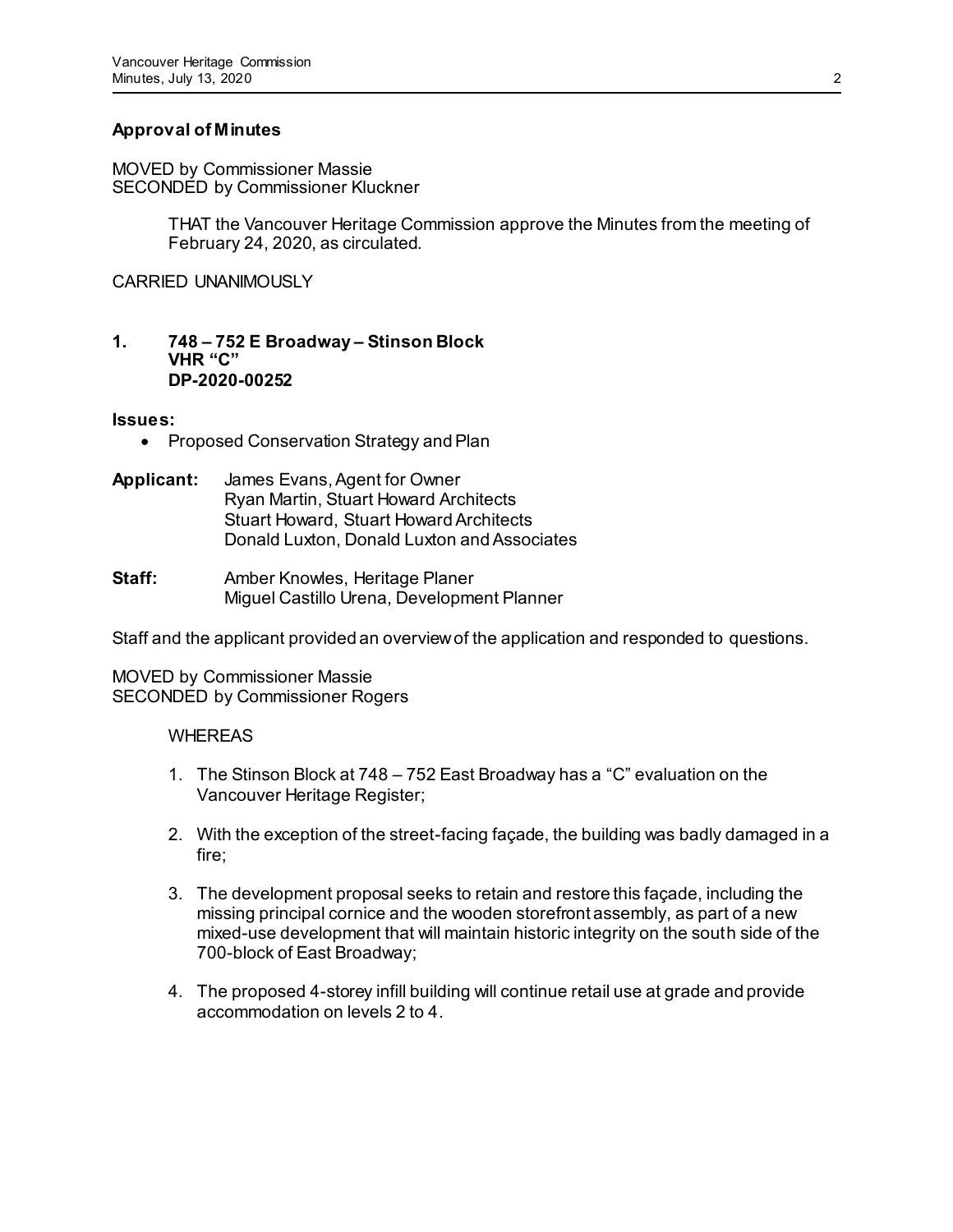THEREFORE BE IT RESOLVED THAT the Vancouver Heritage Commission support the proposal to retain and restore the street-facing façade of the building on the condition that a Restoration Covenant be registered on title requiring the issuance of a Heritage Alteration Permit for any changes to this facade.

# CARRIED UNANIMOUSLY

## **2. 1074-1078 Cardero St. – Cardero Grocery and Fleming Residence VHR "B" DP-2019-01009**

### **Issues:**

- Proposed heritage strategy, specifically moving forward and inset staircase
- Compatibility of addition
- **Applicant:** Ciaran Long, SHAPE Architecture Alec Smith, SHAPE Architecture Elijah Sabadlan, Donald Luxton & Associates
- **Staff:** Amber Knowles, Heritage Planner Paul McDonnell, Development Planner

Staff and the applicant provided an overview of the application and responded to questions .

# MOVED by Commissioner Shen SECONDED by Commissioner Massie

# WHEREAS

- 1. The Cardero Grocery and Fleming Residence at 1078 and 1074 Cardero St. each have a "B" evaluation on the Vancouver Heritage Register;
- 2. The buildings are both valued for their Edwardian-era features and for the social and cultural history they represent in the West End neighbourhood;
- 3. The proposal includes the construction of an addition containing 5 rental units at the back and spanning the two buildings, necessitating moving the heritage buildings closer to the front property line;
- 4. The grocery store use will continue in the 1078 Cardero building;
- 5. The proposed development is within the conditional FSR for RM-5.

 THEREFORE BE IT RESOLVED THAT the Vancouver Heritage Commission (the "Commission") support the proposal to retain and restore the buildings at 1078 and 1074 Cardero St., including the addition across the rear of the buildings;

FURTHER THAT the Commission support the proposal to move the two buildings closer to the street-facing property line to facilitate the addition across the rear of the building, and accepts the rationale for insetting the staircase at 1074 Cardero into the front porch structure;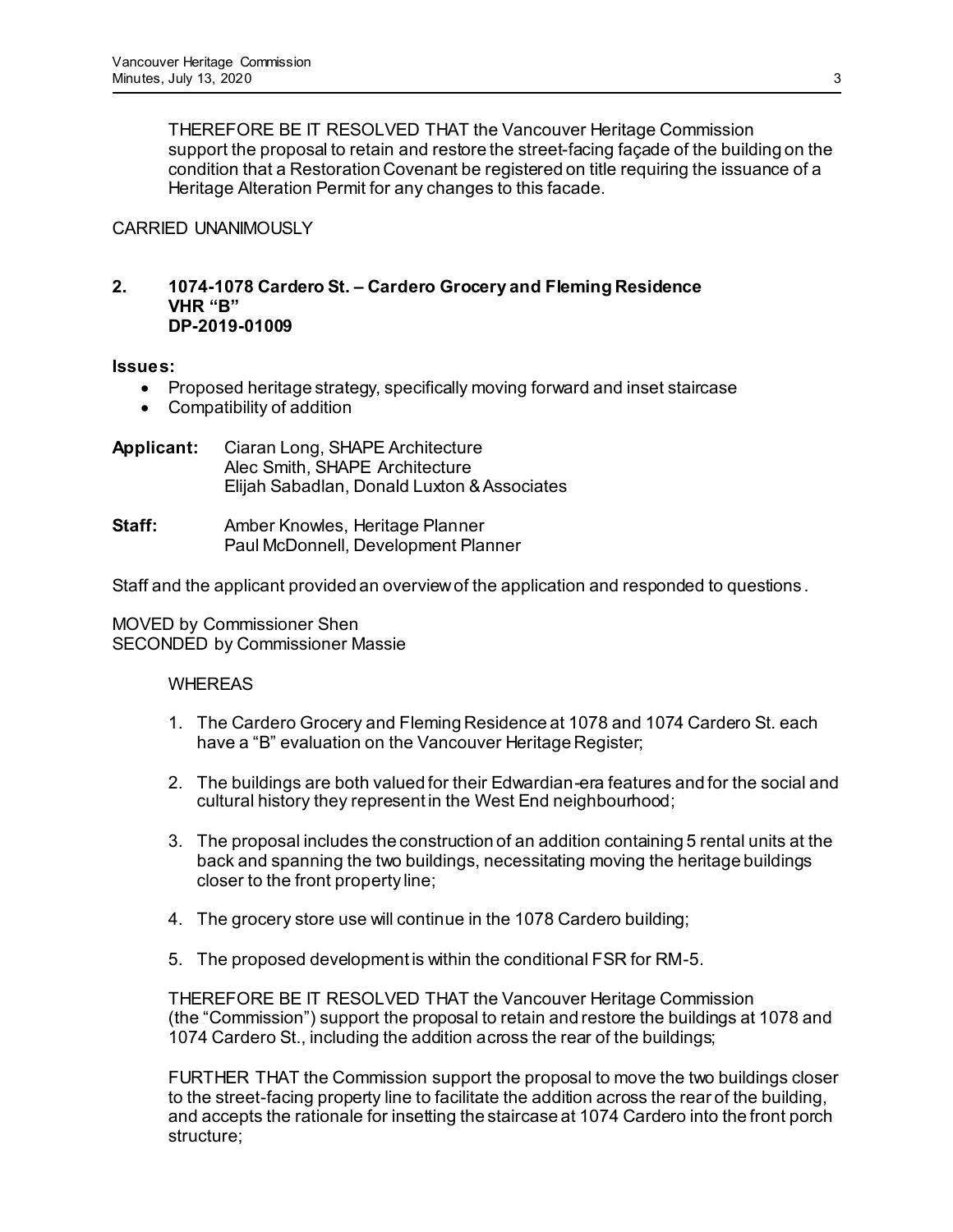FURTHER THAT the Commission support the long-term protection of the two buildings through a Restoration Covenant to ensure the restoration strategy proposed for the building is pursued and requiring the issuance of a Heritage Alteration Permit for any future alterations to the exterior;

FURTHER THAT the Commission support the site area relaxation to 73% and the proposed FSR of 1.50 to accommodate the heritage and infill buildings;

AND FURTHER THAT the Commission request the applicant consider a livelier colour scheme for the buildings, perhaps using the Historic Colours palette developed by Benjamin Moore Paints and the Vancouver Heritage Foundation, including the differentiation of the buildings with different colours.

CARRIED UNANIMOUSLY

\*\*\*\*\*

*The Commission recessed at 11:55 am and reconvened at 12:10 pm.*

\*\*\*\*\*

# **3. Statements of Significance and VHC – SOS Subcommittee Reports**

Staff provided reports from the Statements of Significance and SOS Subcommittee activities between March and May 2020, and responded to questions.

MOVED by Commissioner Kluckner SECONDED by Commissioner Massie

> THAT the Vancouver Heritage Commission request that the Statements of Significance for:

- 1019 Seymour St The Penthouse;
- 1033 Seymour St Rae House;
- 2798 Yale St MacLaren-Uchida Residence; and
- 1829 Parker St Blake House:

be referred back to the consultants for revisions;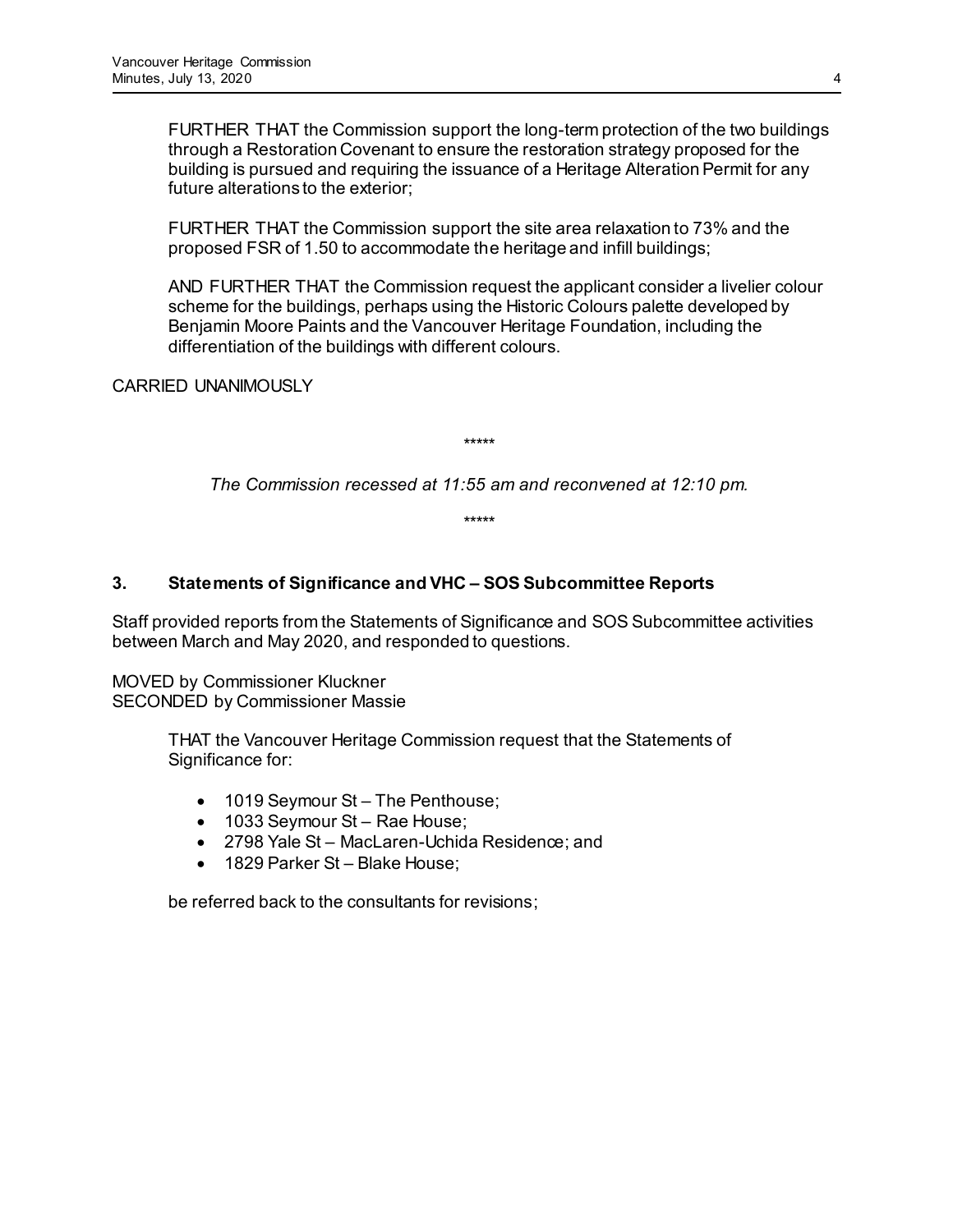FURTHER THAT the Vancouver Heritage Commission request that the Statements of Significance for the following buildings be reviewed by the SOS Subcommittee a second time, and that their heritage evaluations be reviewed by the SOS Subcommittee at the time of the  $2<sup>nd</sup>$  draft Statement of Significance review:

- 1019 Seymour St The Penthouse;
- 1033 Seymour St Rae House.

# CARRIED UNANIMOUSLY

MOVED by Commissioner Kluckner SECONDED by Commissioner Shen

> THAT the Vancouver Heritage Commission (the "Commission") support keeping 818 Keefer Street, Thomas and Zebby Roscoe Residence, on the Vancouver Heritage Register as a C-listing and that the heritage evaluation be referred back to staff to complete the necessary revisions;

FURTHER THAT the Commission request that the Statements of Significance for:

• 818 Keefer Street – Thomas and Zebby Roscoe Residence;

be referred back to the consultants for revisions.

CARRIED UNANIMOUSLY

MOVED by Commissioner Pace SECONDED by Commissioner Kluckner

> THAT the Vancouver Heritage Commission request that the Statements of Significance for:

- 2268 Cornwall Avenue Harting Manor;
- 343 Prior Street Stewart Residence; and
- 1041 Comox Street Bonaventure Apartments;

be referred back to the SOS Subcommittee meeting of July 20, 2020, for review.

CARRIED UNANIMOUSLY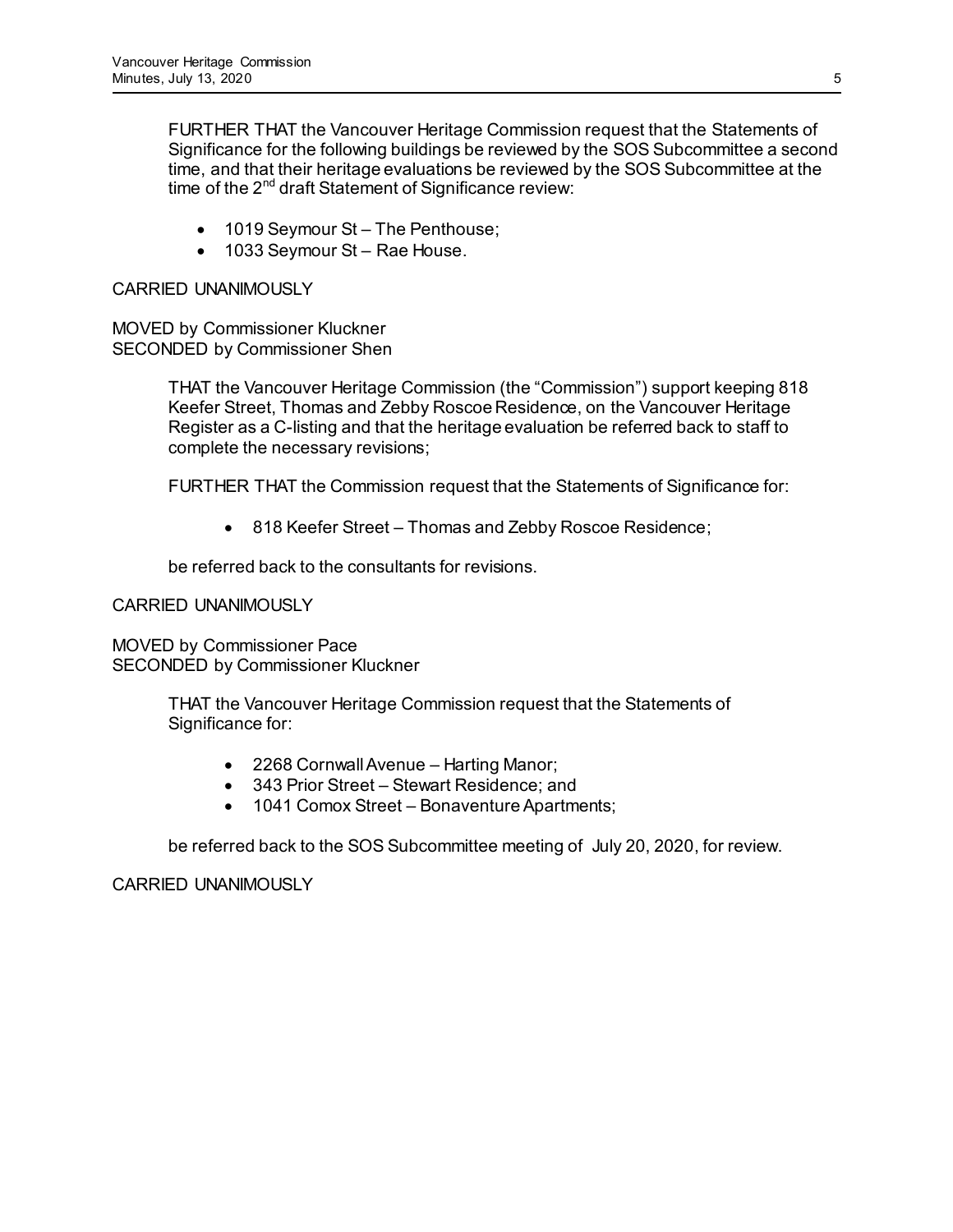MOVED by Commissioner Pace SECONDED by Commissioner Kluckner

> THAT the Vancouver Heritage Commission (the "Commission") support adding 1540 Yew Street, Suffolk Block, to the Vancouver Heritage Register as a B-listing and that the heritage evaluation be referred back to staff to finalize;

FURTHER THAT the Commission request that the Statements of Significance for:

- 1540 Yew Street Suffolk Block; and
- 2181-83 York Ave MacKay Duplex North;

be referred back to the consultants for revisions.

CARRIED UNANIMOUSLY

MOVED by Commissioner Rogers SECONDED by Commissioner Pace

> THAT the Vancouver Heritage Commission (the "Commission") support adding 1024 Keefer Street, Aitchison Residence, to the Vancouver Heritage Register as a C-listing and that the heritage evaluation be referred back to staff to finalize;

FURTHER THAT the Commission request that the Statements of Significance for:

- 1024 Keefer Street Aitchison Residence; and
- 748 East Broadway Stinson Block;

be referred back to the consultants for revisions.

# CARRIED UNANIMOUSLY

# **4. New Business**

# **a) Discussion – Liaison with Advisory Bodies**

The Vancouver Heritage Commission engaged in a discussion regarding statues and monuments in the city, and reaffirmed their desire to be helpful and provide value to the discussion. The Vancouver Heritage Commission recognizes that racism is a significant thread in the city's cultural heritage. The Vancouver Heritage Commission agreed to invite the Managing Director, Cultural Services to the September 14, 2020 meeting to discuss the topic further.